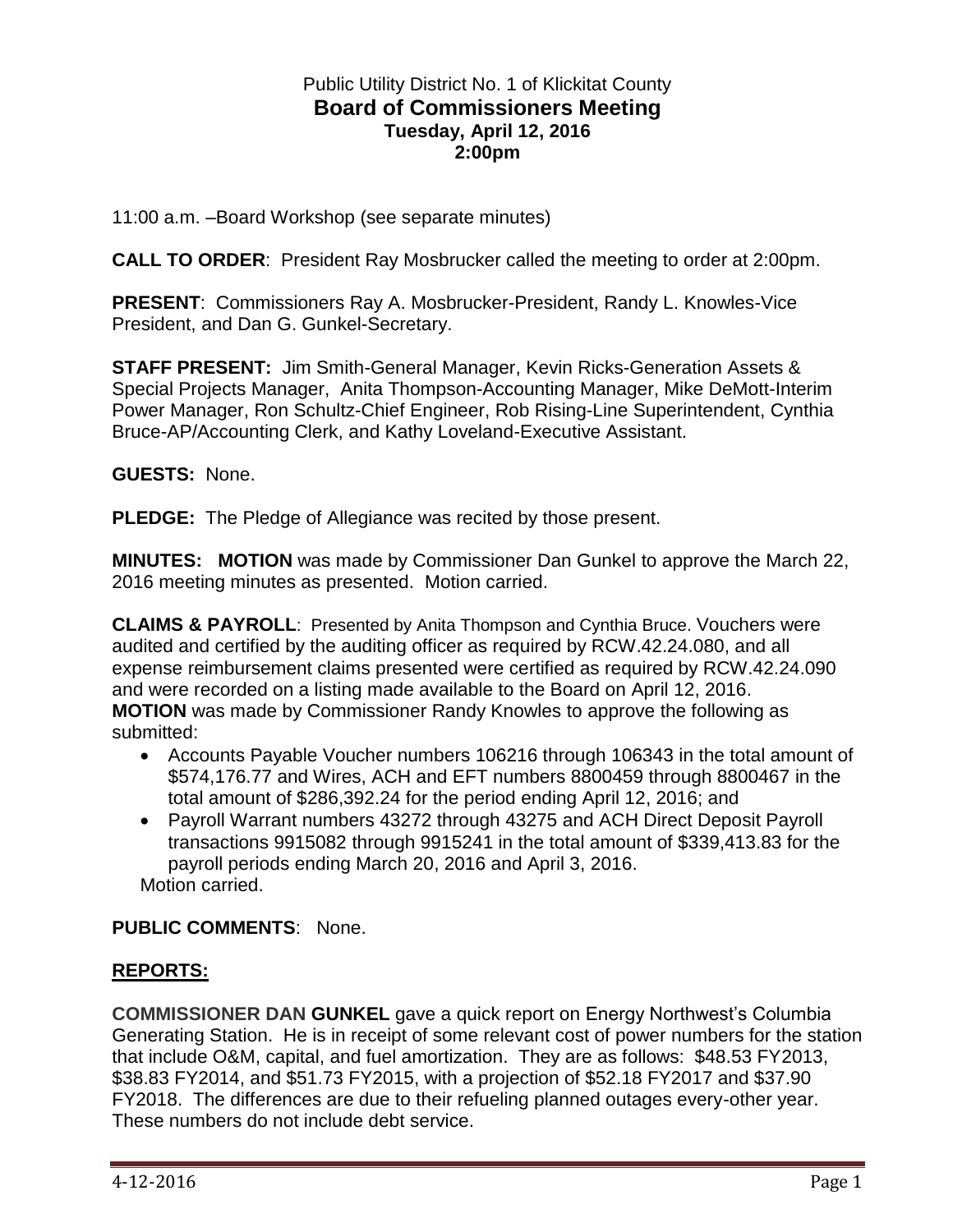Commissioner Gunkel also reported that Klickitat County's Economic Development Department is moving forward with their strategic planning, and have inquired as to his availability for upcoming meetings in May.

**COMMISSIONER RANDY KNOWLES** reported that he and Jim Smith attended a meeting at Klickitat County's Public Works office at which Senator Maria Cantwell was present. Commissioner Knowles gave about a 30 second presentation at that meeting, regarding the PUD's complex issues. He will continue working with Senator Cantwell's staff. Commission Knowles also noted that he asked Jim Smith to attend the White Salmon Rotary meeting in his absence, on April 5<sup>th</sup>. Jim noted that the turnout at that meeting was relatively low due to spring break, however he had a good discussion with the group.

**COMMISSIONER RAY MOSBRUCKER** – No report at this time.

## **GENERAL MANAGER –** The complete report can be found at:

[htp://www.klickitatpud.com/topicalMenu/commissioners/GM\\_Reports.aspx](http://www.klickitatpud.com/topicalMenu/commissioners/GM_Reports.aspx)

In addition to the written report, Mr. Smith provided the following information:

- (1) An applicant for the position of Operations Manager has accepted the job and will be starting in August.
- (2) We have no further information to present in regard to Mile Marker 28 fire at this time.
- The report was accepted as presented.

**H.W. Hill LFG PROJECT –** Kevin Ricks presented the monthly H.W. Hill LFG report for March, 2016 noting that the average station output was 18.8 average MW, reliability factor was 99.85%, and gas production per total million BTU was 136,655. In regard to the gas supply question from Commissioner Gunkel at the previous Board meeting, Kevin noted that although our gas supply from the landfill has been down the last couple of years we are expecting an increase with new wells that are supposed to be coming online this year. It's hard to isolate the exact cause of the gas supply being down; however Kevin continues to have these discussions with RDC and will continue looking after our priorities. Commissioner Gunkel commented that the performance and trends of gas should continue to go up, not stay the same. The report was accepted as presented.

# **AGENDA ITEMS:**

- A. FOLLOW-UP / ACTION OFROM WORKSHOP -- Jim Smith was given direction from the Board during the workshop for moving forward with power purchase agreement alternatives for the H.W. Hill Landfill gas project, as well as direction on the slice offramp with the Bonneville Power Administration. A formal motion was not required at this time.
- B. CALL FOR BID **MOTION** was made by Commissioner Dan Gunkel to authorize staff to advertise a call for bids for the Bingen substation power transformer, with a bid opening date of 5/12/2016 at 2:00pm. Motion carried.
- C. RESOLUTION No. 1710 Surplus of Vehicles **MOTION** was made by Commissioner Randy Knowles to authorize staff to declare vehicles #48, #26, and #80 as surplus property to be sold through Klickitat County's Rural 7 Fire Department auction. Motion carried.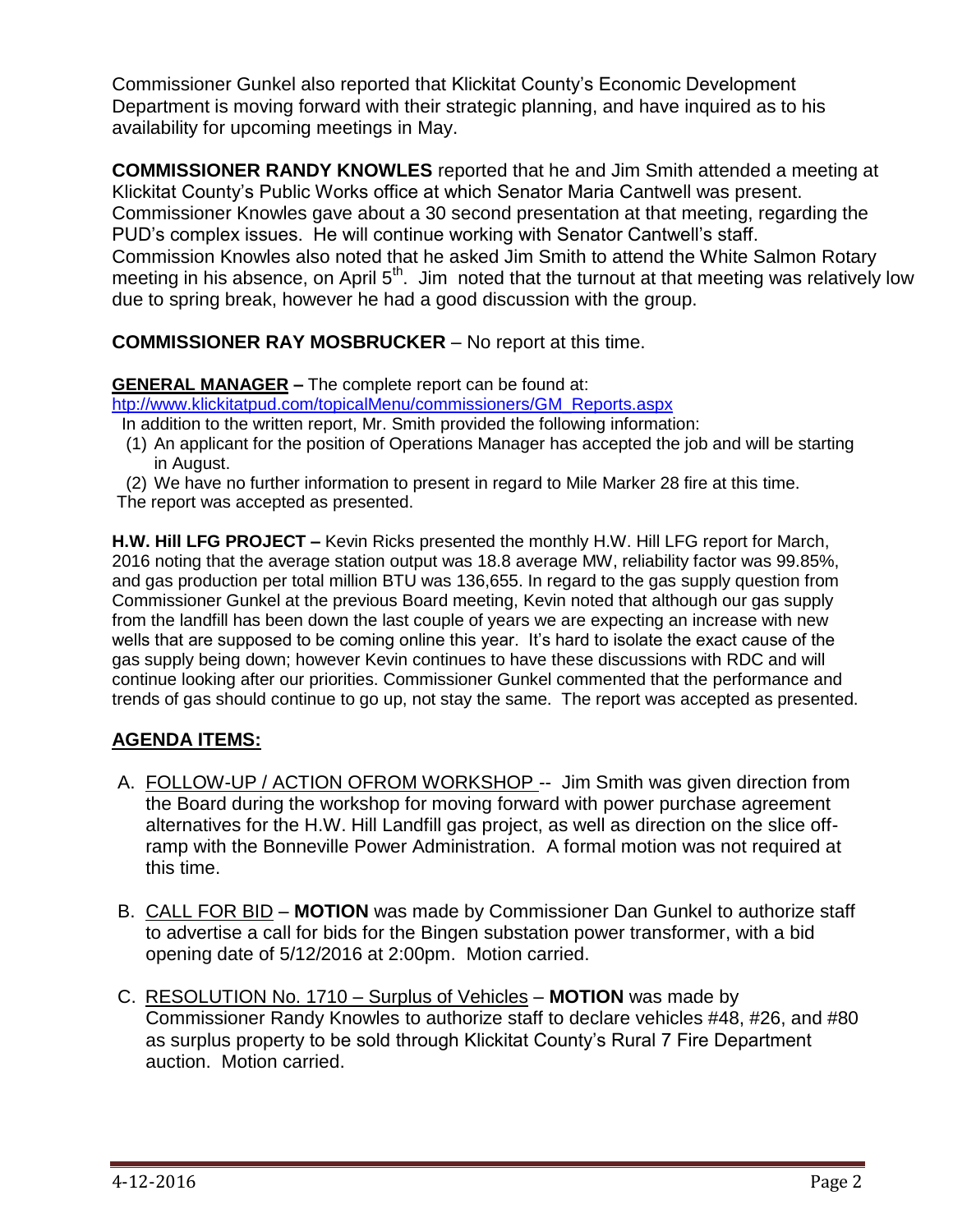- D. PROFESSOINAL SERVICES CONSULTANTS **MOTION** was made by Commissioner Dan Gunkel to approve the addition of Sapere Consulting of Walla Walla, WA and ES Consulting of Portland, OR to Klickitat PUD's Professional Services Consultants roster for the 2016 period. Motion carried.
- E. RESOLUTIONS No. 1711 & 1712 **MOTION** was made by Commissioner Dan Gunkel to adopt Resolutions No. 1711 and 1712 in recognition of Senator Curtis King and Representative Norm Johnson for their legislative leadership in support of expansion of PUD authority, allowing Klickitat PUD to maximize renewable energy generation from the H.W. Hill Landfill Gas project. Motion carried. Commissioner Mosbrucker will inquire at the next Washington PUD Association meeting if these resolutions and plaques from WPUDA can be presented to Senator King and Representative Johnson at their offices in Olympia. The local press will be made aware of this action.
- F. EXECUTIVE SESSION: Real Estate President Mosbrucker called for an Executive Session at 3:00pm per RCW42.30.110 for the purpose of discussing leasing of water rights from the Cliffs system, noting that the session would last for 30 minutes. Tom McDonald with Cascadia Law Group was present during this discussion via teleconference.

### **RCW 42.30.110 – Executive Sessions.**

(1) Nothing contained in this chapter may be construed to prevent a governing body from holding an executive session during a regular or special meeting:

 (c) To consider the minimum price at which real estate will be offered for sale or lease when public knowledge regarding such consideration would cause a likelihood of decreased price. However, final action selling or leasing public property shall be taken in a meeting open to the public;

The Executive Session concluded at 3:30pm. No action was taken at this time.

- G. CALL FOR PROPOSALS FOR LEASING OF WATER RIGHTS **MOTION** was made by Commissioner Randy Knowles to authorize staff to issue a call for proposals for the leasing of 4,000 acre-feet of water rights from the Cliffs Water System with changes as discussed during executive session. The proposal will be revised by Tom McDonald. Motion carried.
- H. RECESS President Mosbrucker called for a recess at 4:00pm in order for the Commissioners to travel to The Dalles, Oregon.
- I. RECONVENE President Mosbrucker reconvened the meeting at 5:30pm for the purpose of holding a joint work session with the Northern Wasco PUD Commissioners and staff regarding the McNary Hydro Project.
- J. RECESS President Mosbrucker recessed the joint meeting at 6:09pm.
- K. RECONVENE President Mosbrucker reconvened the Klickitat PUD Board's meeting at 6:10pm.

**MOTION** was made by Commissioner Randy Knowles to authorize expenditure in the amount of \$2.5M for the stator rewind at the McNary Hydro Project, per the recommendation of the project maintenance and repair team. Northern Wasco PUD will be expending \$2.5M as well. Motion carried.

**ADJOURNMENT** – There being no further business, the meeting adjourned at 6:15pm.